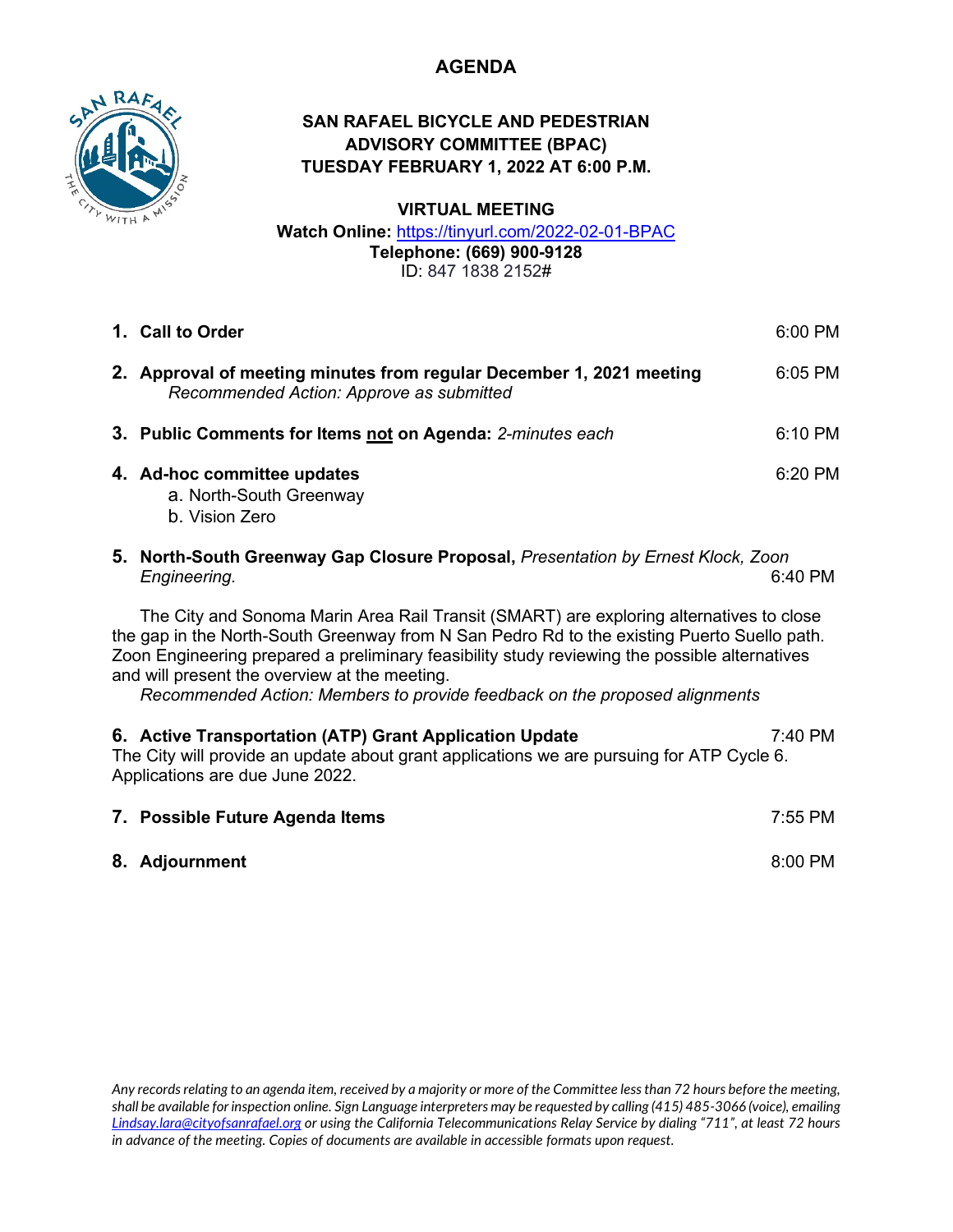# **City of San Rafael Bicycle and Pedestrian Advisory Committee (BPAC) Wednesday December 1, 2021 at 6:00 p.m.**

Virtual Meeting via Zoom

#### **Minutes**

- Present: Chair Powers Member Allison Member Bergman Member Mooney Youth Member Nielsen Member Coyne
- Absent: Member Hagerty Member Solomon

## **1. Call to Order**

Chair Powers called the meeting to order at 6:02 pm.

### **2. Approval of meeting minutes**

Minutes for regular October 6, 2021 meeting approved.

**3. Public Comments for Items not on Agenda** None.

#### **4. Ad-hoc Committee Updates**

- a. Member Mooney provided an update on the North-South Greenway projects.
- b. Vision Zero committee provided updates

Chair Powers invited public comment.

**Speakers:** Matt Hartzell, Jean Severinghaus

## **5. Safe Routes to School**

Wendi Kallins and David Parisi provided updates on Safe Routes to School for Coleman Elementary, Davidson Middle, Laurel Dell Elementary, and Mark Day/Vallecito. Committee members main feedback was: drainage issues at Lincoln/Paloma, concerns with Woodland Ave and parked cars, narrow sidewalks, congestion during school pick up and drop off, blind curve on Woodland south of Laurel Dell. Committee asked if the City staff would consider quick build improvements.

Chair Powers invited public comment.

**Speakers:** Lori Schifrin, Sunny Lee, Matt Hartzell

## **6. Year in Review and Annual Report**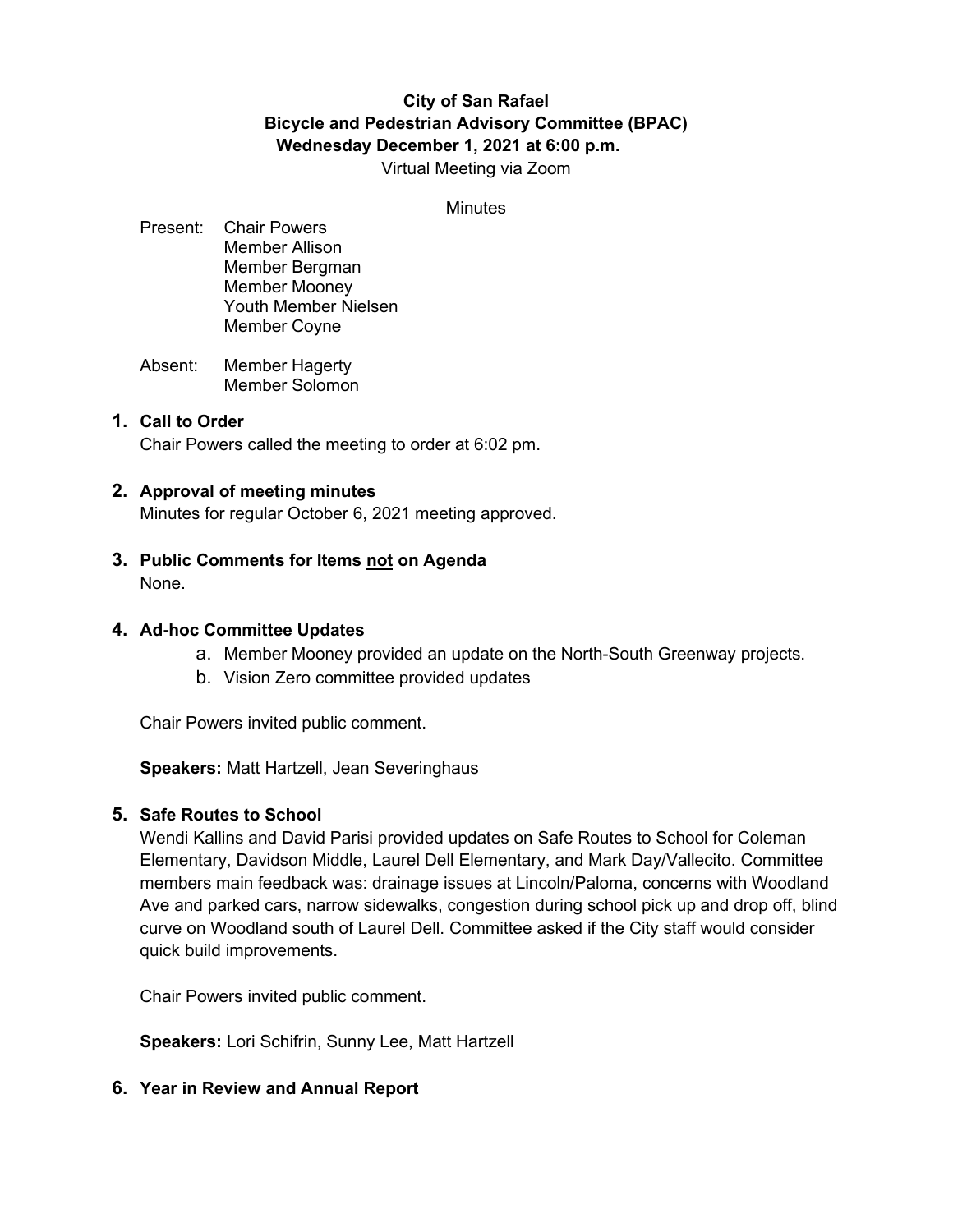Chair Powers commented on the 2021 accomplishments.

# **7. US 101 North/Freitas Parkway Roundabout**

Rafat Raie, City Traffic Engineer, presented the Caltrans project of the proposed roundabout at the US 101 North ramps and Freitas Parkway. This project was triggered by the need to improve bus stop conditions and pedestrian routes to the bus stops. The feedback from committee members included: designing for all modes, including bicyclists and pedestrians, the design of the channelizing island, interaction with the adjacent intersection.

Chair Powers invited public comment.

**Speakers:** Jean Severinghaus, Matt Hartzell, Lori Schifrin, Sunny Lee, Warren Wells

# **8. Adjournment**

Chair Powers adjourned the meeting at 7:59 pm.

Approved this 1<sup>st</sup> day of February 2022

 $\mathcal{L}=\mathcal{L}=\mathcal{L}=\mathcal{L}=\mathcal{L}=\mathcal{L}=\mathcal{L}=\mathcal{L}=\mathcal{L}=\mathcal{L}=\mathcal{L}=\mathcal{L}=\mathcal{L}=\mathcal{L}=\mathcal{L}=\mathcal{L}=\mathcal{L}=\mathcal{L}=\mathcal{L}=\mathcal{L}=\mathcal{L}=\mathcal{L}=\mathcal{L}=\mathcal{L}=\mathcal{L}=\mathcal{L}=\mathcal{L}=\mathcal{L}=\mathcal{L}=\mathcal{L}=\mathcal{L}=\mathcal{L}=\mathcal{L}=\mathcal{L}=\mathcal{L}=\mathcal{L}=\mathcal{$ Lauren Davini, Staff Liaison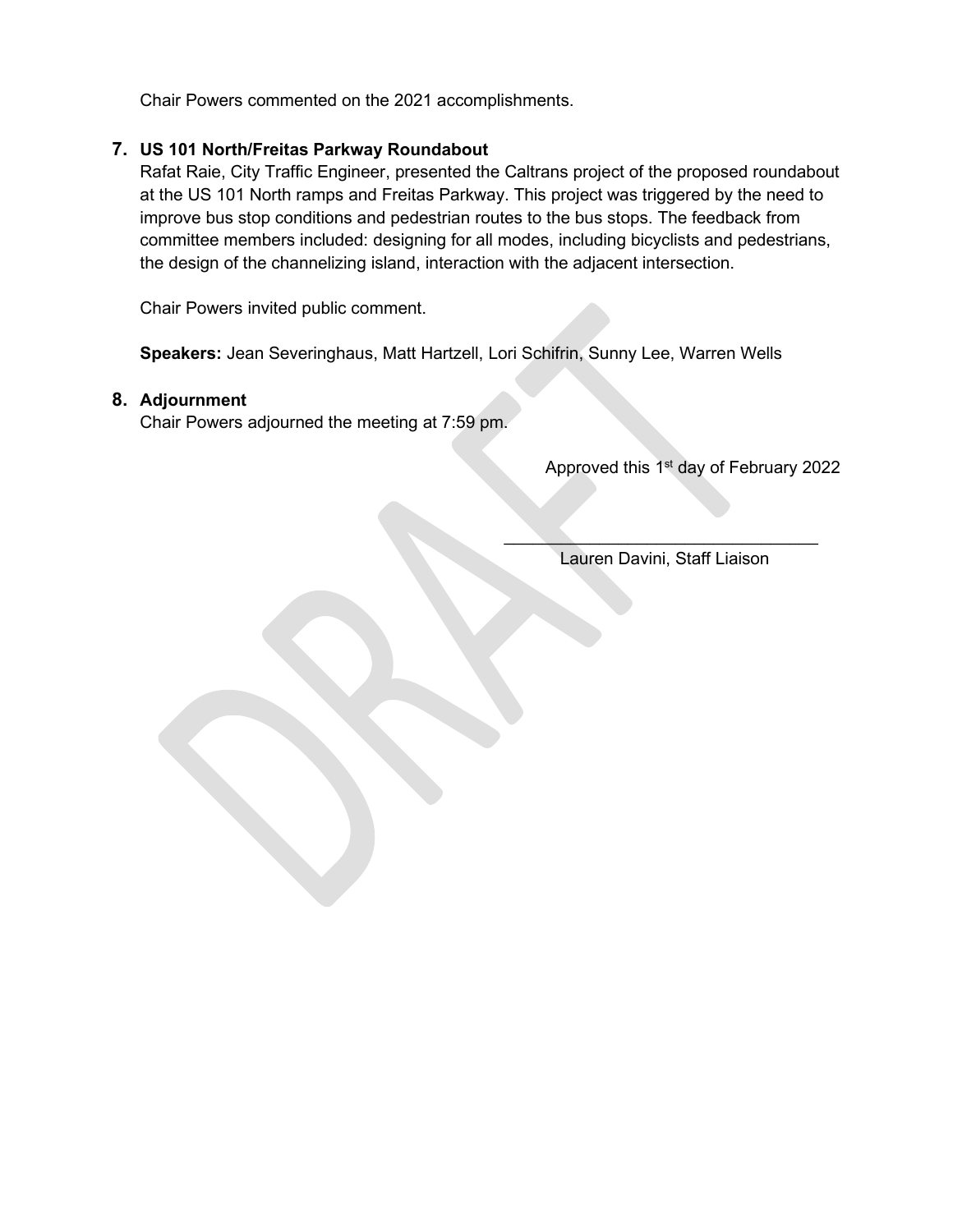Puerto Suello Hill Pathway Legend CT Path to Mid-Merrydale Pathway Alternative Segments S CT Path to SMART ROW Merrydale to NSP Connector Merrydale to Pilgrim Mid-Merrydale to NSP S NSP - Merrydale to SMART Xing **&** Pilgrim Connector Pilgrim Way SMART Bern 日  $\Box$ N San Pedro Rd

North-South Greenway Gap Closure (N San Pedro Rd to Puerto Suello Pathway)